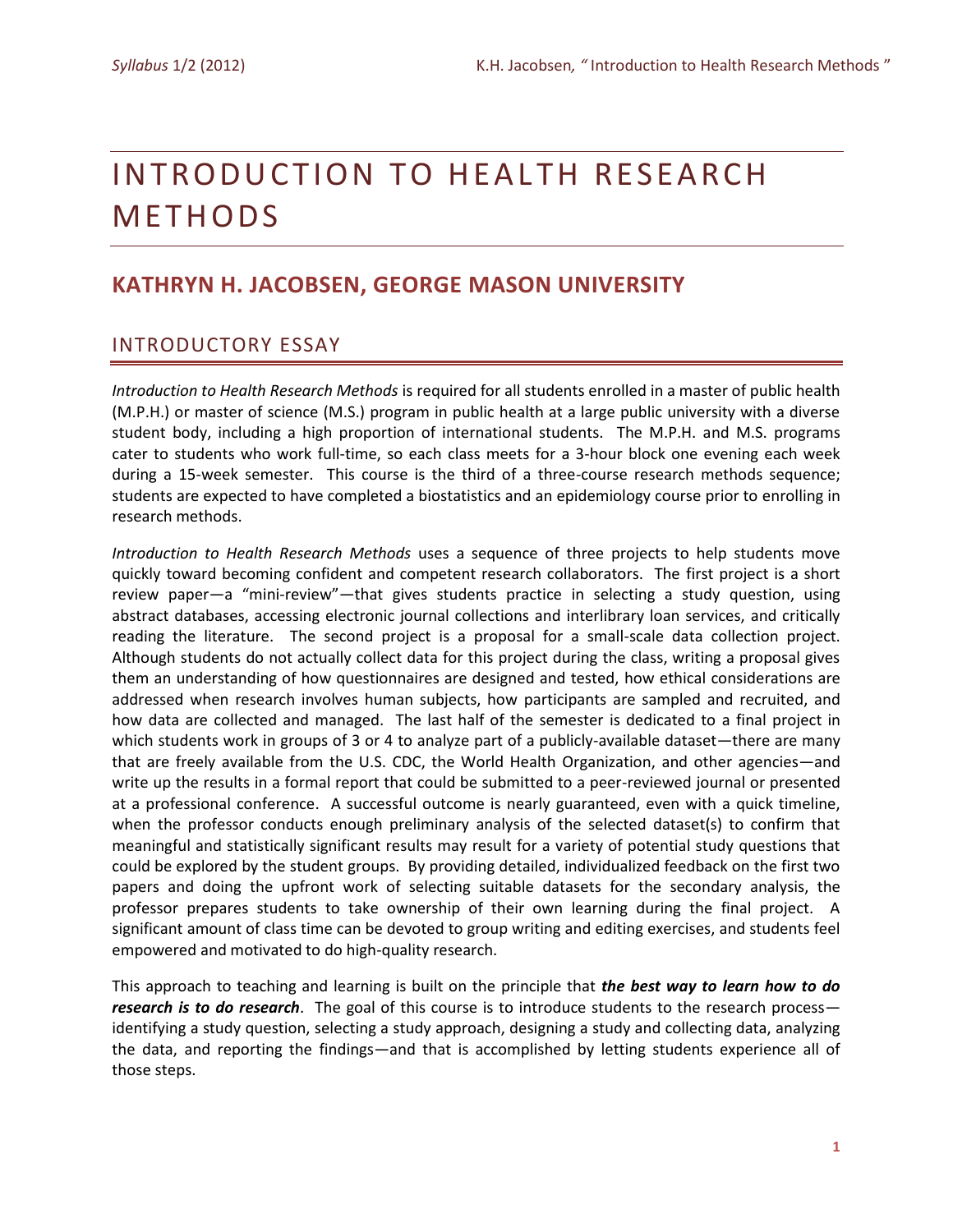In the typical research methods course, students spend more time reading published papers than doing their own research. Reading model papers provides insight into how to design and implement a valid study, and reading in a discipline is essential for learning how to write in that area. However, the journal critique approach tends to emphasize the limitations of studies more than the strengths, and often leads students to see research as inaccessible, flawed, and boring. Reading about how *other* people have conducted research does not convey the excitement of making research discoveries, and reading by itself will not build students' confidence that they can actually do research on their own.

Each project is divided into small weekly assignments in order to keep students on track, demonstrate that health research can be approachable and manageable if the standard research steps are followed, and foster the diligence that research requires. In a typical week, each student drafts a few new paragraphs totaling about 500 words and edits a section of similar length.

The professor provides frequent examples of instances when health research is important, which motivates students and helps to sustain energy for their projects. Every student in the course absorbs the fact that health professionals need to develop research competencies sufficient to summarize what is already known about a topic, ask a good research question, and design a study to answer it, analyze a dataset, and explain the results. Health research provides the necessary evidence base for advances in clinical and public health, and understanding the basic steps in health research is important for all health science professionals.

Students also receive weekly encouragement, and specific suggestions for improvement, from their peers. Each student is a member of the same 3 or 4 person writing group for the entire term, and the students build strong relationships with one another by working closely together for so many weeks. The groups help keep individual students from getting too far off track: if one member's draft looks significantly different from those of the other members, that is a signal to consult with the professor. The groups make it easier for less confident students to ask questions, because individuals can pose questions to the group first and then the group can present their collective questions to the professor.

For the first two projects (the systematic review and research proposal), students write individual papers on unique, self-selected topics. During the weekly in-class writing group sessions (which follow a lecture on the week's theme), each student receives peer and instructor feedback about the content, organization, and style of the newly drafted section. (Or, on the first day of a new project, receives input about his/her idea for the new project.) Students practice professional communication skills by serving as peer reviewers, and they develop critical thinking skills by offering suggestions about how to address research and writing challenges. The groups simulate the real world environment where research reports are typically the result of collaboration and are subject to various levels of review before publication.

For the final project (the secondary analysis), each group chooses one group research question. Although the groups must choose a dataset from an approved list, the selection of the actual question to explore within the dataset is their own decision. Each student conducts independent statistical analysis and writes his or her own preliminary report, but decisions about methodological approaches and key findings are communal. Having multiple analysts check the data and do their own recoding (following the plan specified in the group's codebook) is important for ensuring that the final results are correct. Any discrepancies in the statistics reported by group members can be identified and corrected during class time on the day the results draft is due. During the final weeks of the term, the group merges all their individual reports into either a group paper (formatted to the specifications of a journal that publishes articles on the topic the group has explored) or a group poster (formatted to the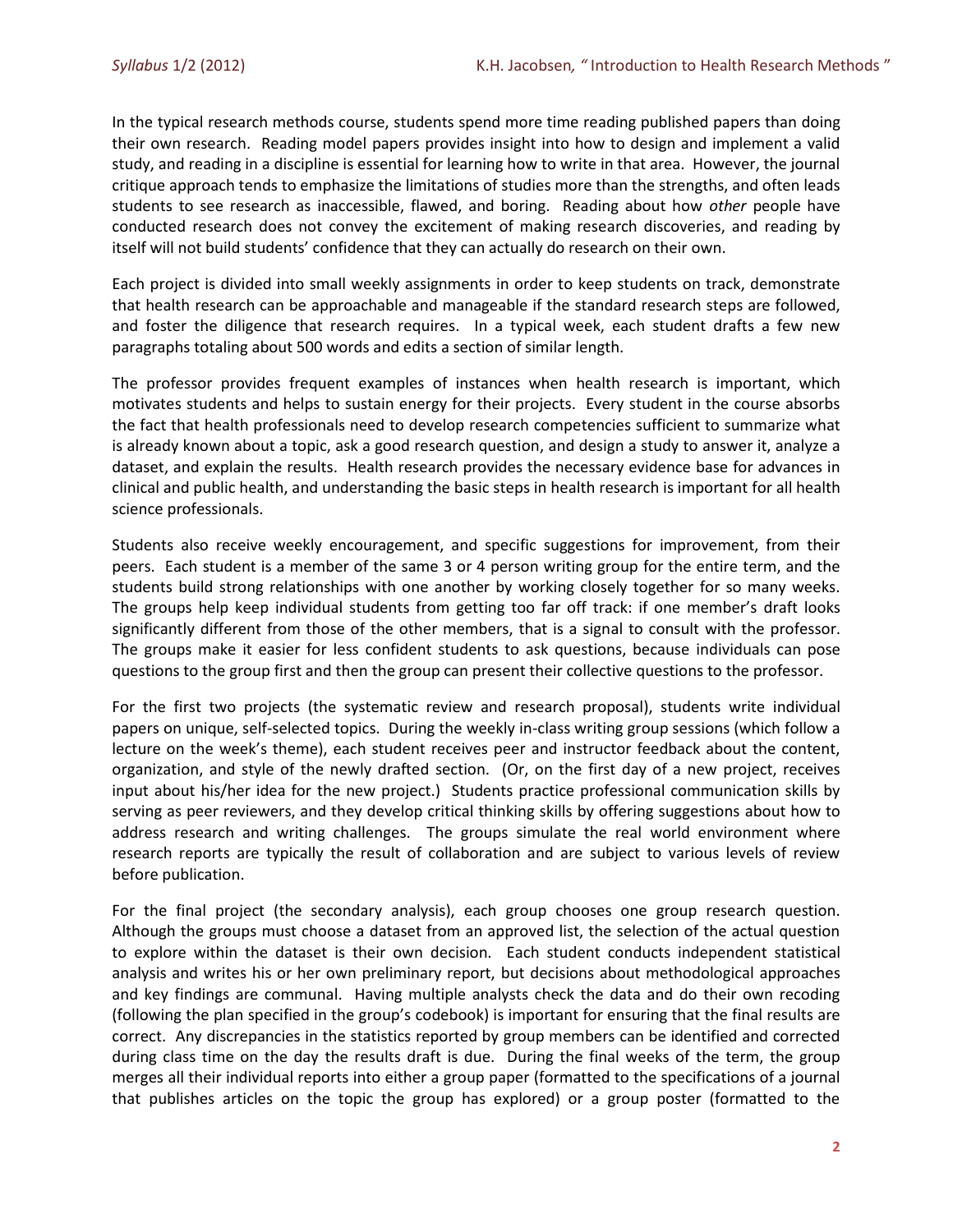specifications of a conference at which findings on their topic will be presented). All groups also make a 15 to 20 minute oral presentation (complete with projected slides) during the course's "annual research conference," which is styled on the research sessions at the annual meetings of professional organizations.

This focus on "real world" conditions points to a key supporting premise for the course: *student research is real research*. All students are encouraged to write a research proposal for a study they themselves could actually do, and to write a secondary analysis paper on a novel topic that has the potential to be published or presented professionally. The emphasis on *real* research significantly increases the interest level of students and the quality of their products. Several students have gone on to implement their primary study proposals as mentored summer research projects and have published their findings in international peer-reviewed journals. Several students have presented their secondary analysis results at professional conferences and (with additional instructor mentoring) had their manuscripts accepted for publication in peer-reviewed journals. Students leave the course with both an understanding of the research process and a product that proves their own professional-level research skills.

# SYLLABUS

# COURSE DESCRIPTION

*Introduction to Health Research Methods* prepares students to conduct ethically sound and scientifically valid medical and public health research (3 credit hours).

# STUDENT LEARNING OBJECTIVES (SLOS)

- 1. Identify health research questions and specific research objectives.
- 2. Find relevant abstracts and access full-text articles using online resources.
- 3. Critically read public health articles published in peer-reviewed journals.
- 4. Select appropriate epidemiological study designs for health research.
- 5. Develop a proposal for a primary research project.
- 6. Identify common challenges encountered during health research and discuss ways to address them.
- 7. Describe the process for conducting ethical health research.
- 8. Use statistical software packages to manage and analyze data.
- 9. Calculate, interpret, and compare measures of disease frequency in populations and measures of association between exposures and health outcomes.
- 10. Demonstrate professional writing skills.
- 11. Develop professional communication, teamwork, and leadership skills.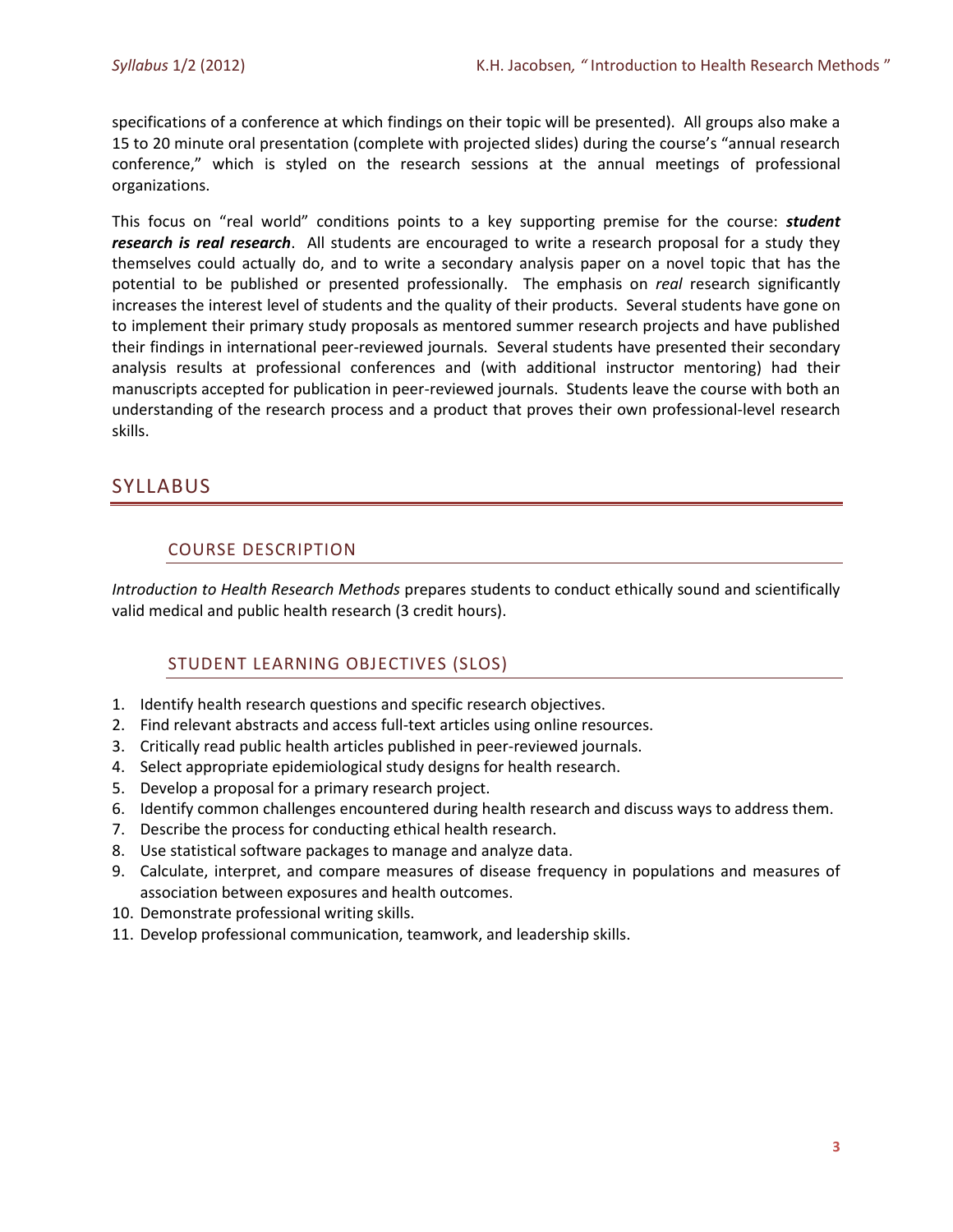## ASSESSMENT

| Component                                                                         |                                                               | <b>Week Due</b> | % of<br>Grade | <b>Key SLOs</b> |
|-----------------------------------------------------------------------------------|---------------------------------------------------------------|-----------------|---------------|-----------------|
| Project 1 (P1)                                                                    | <b>Systematic Review</b>                                      | 4               | 10            | 1,2,3,10        |
| <b>CITI Ethics</b><br>Modules <sup>®</sup>                                        | Human Research Basic Course (Social &<br>Behavioral Research) | 7               | 7.5           | 7               |
|                                                                                   | Responsible Conduct of Research (RCR) Basic<br>Course         | 7               | 7.5           | 7               |
|                                                                                   | Research Proposal                                             | 8               | 10            | 1,4,5,6,10      |
| Project 2 (P2)                                                                    | <b>IRB Application Form</b>                                   | 8               | 5             | 7               |
|                                                                                   | Secondary Analysis Paper                                      | 13              | 20            | 3,8,9,10        |
| Project 3 (P3)                                                                    | <b>Group Paper OR Poster</b>                                  | 15              | 5             | 11              |
|                                                                                   | <b>Group Presentation</b>                                     | 15              | 5             | 11              |
| Peer Review (11 weeks; lowest score dropped)                                      |                                                               | As<br>Scheduled | 20            | 11              |
| 4 Quizzes (Q1: Citing, Q2: Study Designs, Q3: Research Ethics, Q4:<br>Statistics) |                                                               | As<br>Scheduled | 10            | 4,7,9,10        |

## READINGS

 $\overline{\phantom{a}}$ 

- The recommended textbook for this course is *Introduction to Health Research Methods: A Practical Guide* (Jones & Bartlett, ©2012).
- The university library's online abstract databases and e-journals collection will be essential tools for conducting literature searches and finding the full-text manuscripts for relevant articles.
- Online research ethics training modules.

| Week | <b>Topic</b>               | Key<br><b>SLOs</b> | Writing Draft Due                                             | Graded<br><b>Assessment</b> | <b>IHRM</b><br><b>Chapters</b> |
|------|----------------------------|--------------------|---------------------------------------------------------------|-----------------------------|--------------------------------|
|      | The Research Process       |                    | $- -$                                                         |                             | 1, 2, 3, 4                     |
| 2    | Literature Reviews         | 2,3                | P1 background and<br>methods draft                            |                             | 7,24,29,30                     |
| 3    | <b>Descriptive Studies</b> | 4                  | P1 data extraction<br>table, results, and<br>discussion draft |                             | 6,8,9,10,14                    |
| 4    | <b>Analytic Studies</b>    | 4                  | --                                                            | <b>P1 DUE; Q1</b>           | 11,12,13                       |

# COURSE SCHEDULE

<sup>\*</sup> The Collaborative Institutional Training Initiative (CITI) program is used by hundreds of colleges and universities to train faculty, staff, and students in research ethics. Many of these schools' IRBs (institutional review boards) require all researchers to successfully complete required modules before they engage in any research activities.

<sup>†</sup> On these days, each student must bring to class printed copies of a complete draft of the assigned sections.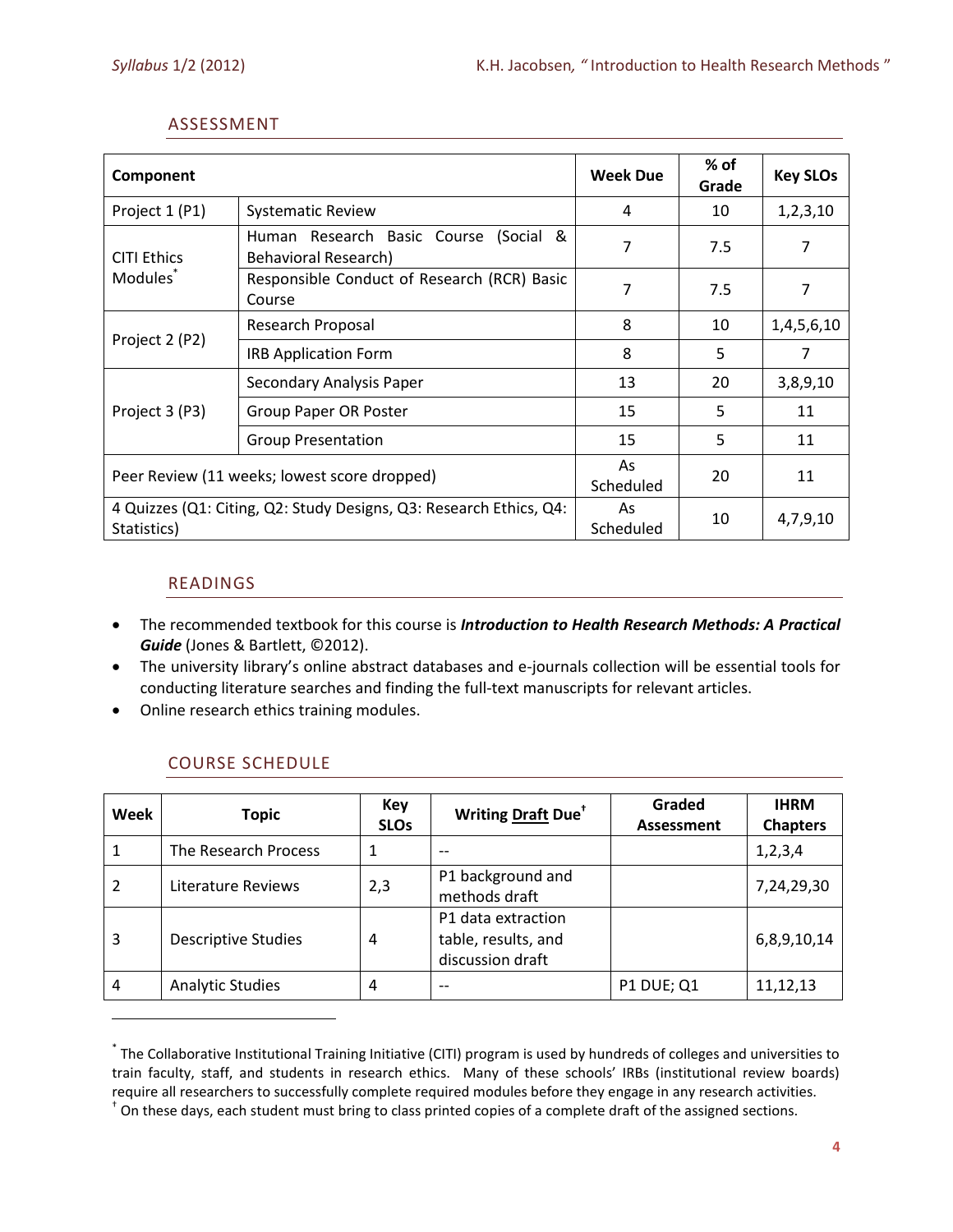| <b>Week</b> | <b>Topic</b>                                     | Key<br><b>SLOs</b> | Writing Draft Due <sup>+</sup>                    | Graded<br>Assessment                | <b>IHRM</b><br><b>Chapters</b> |
|-------------|--------------------------------------------------|--------------------|---------------------------------------------------|-------------------------------------|--------------------------------|
| 5           | <b>Research Populations</b>                      | 5                  | P2 background and<br>objectives draft             |                                     | 15,16,17                       |
| 6           | Surveys and Interviews                           | 5,6                | P2 methods draft                                  | Q <sub>2</sub>                      | 18,19,20                       |
| 7           | <b>Research Ethics</b>                           | 7                  | P2 full draft, including<br>draft IRB application | <b>ETHICS</b><br><b>MODULES DUE</b> | 21,22                          |
| 8           | Data Management                                  | 8                  | $-$                                               | P2 DUE; Q3                          | 23,25,26                       |
| 9           | <b>Review of Statistical</b><br>Analysis         | 8,9                | P3 methods draft                                  |                                     | 27                             |
| 10          | <b>Statistical Analysis</b><br><b>Strategies</b> | 8,9                | P3 introduction and<br>reference list draft       |                                     | 28                             |
| 11          | <b>Writing and Revising</b><br><b>Strategies</b> | 10                 | P3 results draft,<br>including tables/figures     | Q4                                  | 31,32                          |
| 12          | Professional<br>Presentations                    | 10                 | P3 discussion and<br>abstract draft               |                                     | 33                             |
| 13          | Writing with Co-Authors                          | 6,11               |                                                   | P3 individual<br>paper DUE          | 5                              |
| 14          | The Publishing Process                           | 3,11               | P3 group project<br>section draft                 |                                     | 34, 35, 36                     |
| 15          | <b>ANNUAL RESEARCH</b><br><b>CONFERENCE</b>      | 11                 | --                                                | P3 group paper<br>or poster DUE     |                                |

# ASSIGNMENTS AND ACTIVITIES

# PROJECT 1: SYSTEMATIC REVIEW

A systematic review uses a well-defined search strategy to identify all prior publications on a specific topic and to summarize the findings of those studies as part of a comprehensive analysis of the current state of knowledge on the topic. For this course, the "mini-review" paper will be a synthesis of research results on a very narrow topic. Sample research questions may take the form of:

- Based on the published literature, what is the incidence/prevalence of {exposure or disease} in {population}?
- Based on the published literature, does {exposure} appear to be a risk factor for {disease} in {population}?
- Based on the published literature, does {intervention} appear to be an effective method for preventing/treating {disease} in {population}?

Topics can be narrowed by tightening the exposure, disease, and population of interest. For example, the population can be restricted to one country rather than the whole world or to one age group (such as children less than 5 years old or adults ages 70 and older) rather than all ages.

The goal is to identify all articles about the narrow topic that have been indexed in the PubMed database. This will require careful selection of initial search terms plus testing of alternate keywords to confirm that all relevant articles are captured by the search. "Snowballing"—looking up the references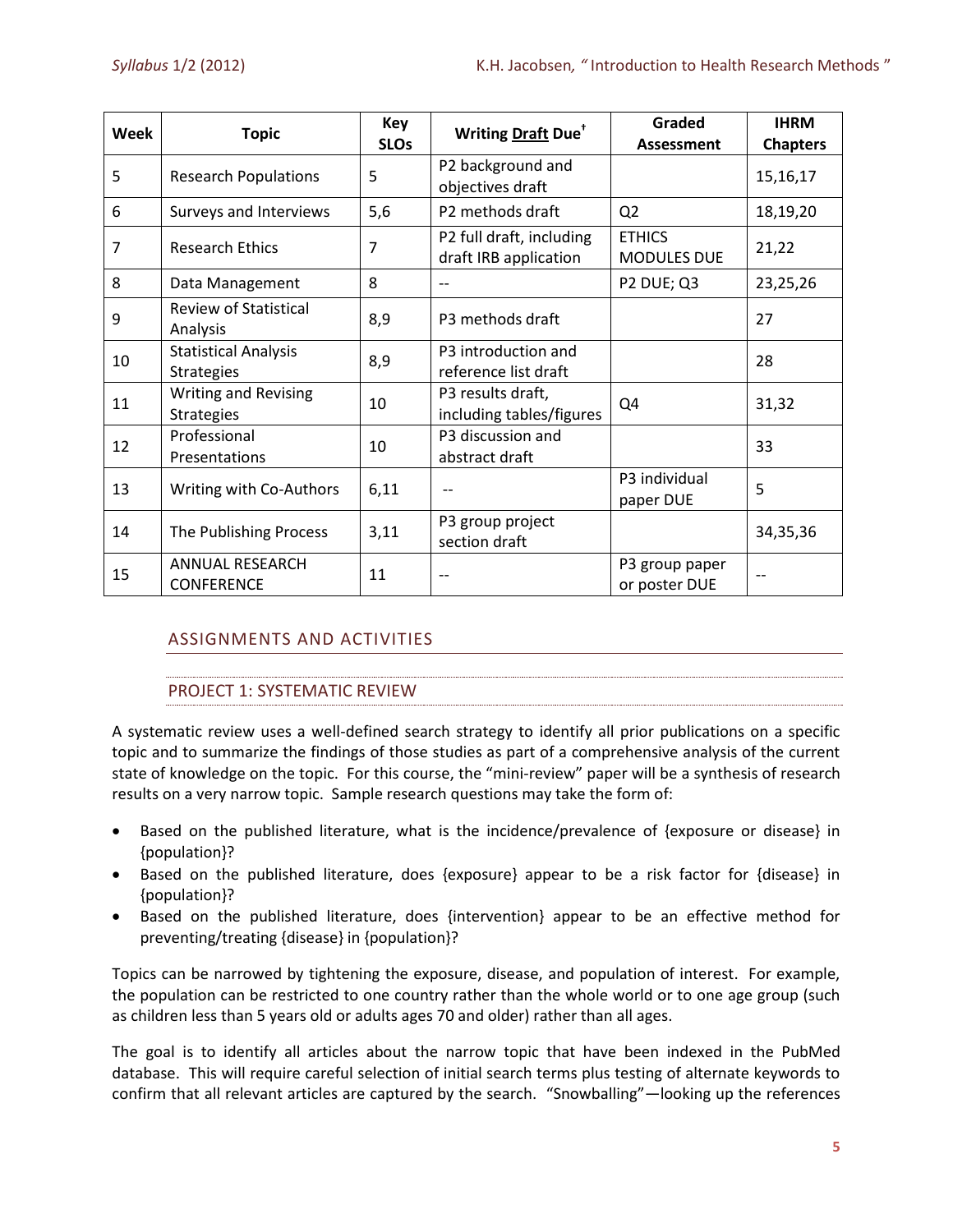cited in the articles found in PubMed—is also allowed but is not required. The mini-review paper will be limited to an abstract with no more than 100 words, a text of no more than 1000 words (which should include separate sections for the background, methods, results, and conclusion), 1 flow chart, 1 table, and no more than 8 references.

The keys to success for this paper include selecting a focused, narrow topic; defining a clear and comprehensive systematic search strategy; submitting interlibrary loan requests as soon as possible, if required; reading the full text of all relevant articles; and creating a clear data extraction table for inclusion in the manuscript. The paper should be formatted according to the International Committee of Medical Journal Editors (ICMJE) Uniform Requirements for Manuscripts, and all of the relevant items from the PRISMA Statement (Preferred Reporting Items for Systematic reviews and Meta-Analyses of experimental studies) or MOOSE Statement (Meta-analyses Of Observational Studies) should be addressed.

Several free-to-access step-by-step guides to conducting systematics reviews may be useful as resources. These include the Institute of Medicine (http://www.iom.edu) *Standards for Systematic Reviews* (see Standard 2.6: Develop a systematic review protocol), the Cochrane Collaboration (http://www.cochrane.org) *Guidelines for Systematic Reviews of Health Promotion and Public Health*, and the *Cochrane Handbook for Systematic Reviews of Interventions*. Sample systematic review papers will also be examined in class.

## P1 PROJECT TIMELINE

| <b>Step</b> | <b>Outcome</b>                                                                | <b>Week Due</b> |
|-------------|-------------------------------------------------------------------------------|-----------------|
|             | Select a topic                                                                |                 |
| 2           | Draft of background and methods sections                                      |                 |
| 3           | Draft of results and discussion sections, including the data extraction table |                 |
| 4           | Final paper due                                                               | 4               |

# PROJECT 2: DATA COLLECTION PROPOSAL

A variety of funding opportunities are available for students who want to do summer research, including grants from university offices. This assignment lays the groundwork for an application to conduct research the summer after completing this course. The proposal should be for the collection and analysis of new observational (not experimental) data, and must be for a project that could realistically be conducted during the summer term with a \$3000 budget. (Data collection is not conducted as part of this course, but the course proposal can serve as the foundation for a future summer funding application.) Because most funding agencies have strict page limits for proposals, this assignment requires similarly concise background and methods sections.

The proposed methods do not have to be elaborate, but the study question and specific objectives must be clear, and the methods must be appropriate for the aims. Every component of the proposal should emphasize the research question and its importance, with each part building an argument for saying, "fund this proposal!" The proposal packet should include the following items: (1) a cover page with the project title, researcher name, and a 100 to 150 word abstract, (2) a statement of the objectives of the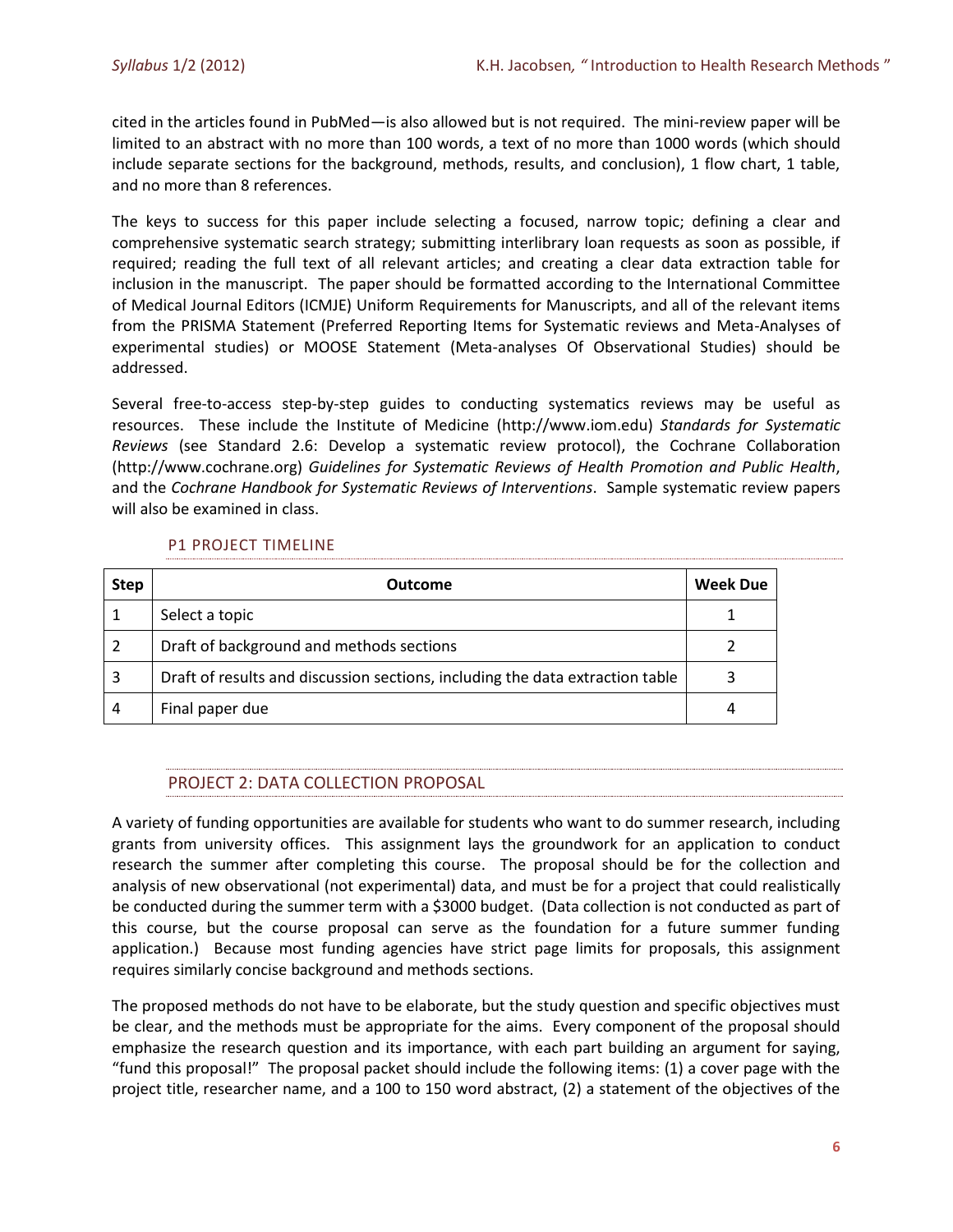proposed research project, (3) a background and literature review about the topic that emphasizes what will be new and important about the proposed study, (4) a description of the proposed methods, (5) a reference list, (6) a detailed and realistic timeline for completion of the work, (7) an itemized budget of not more than \$3000, (8) a C.V. (curriculum vita) for the researcher that emphasizes the applicant's research skills, and (9) a completed draft of the university's human subjects review application form. The entire packet should be single-spaced, and no section (other than the IRB application) should exceed one page in length. Sample proposals and IRB applications will be reviewed in class.

#### P2 PROJECT TIMELINE

| <b>Step</b> | Outcome                                     | <b>Week Due</b> |
|-------------|---------------------------------------------|-----------------|
| 1           | Select a topic                              | 4               |
| 2           | Draft of background and objectives sections | 5               |
| 3           | Draft of methods section                    | 6               |
| 4           | Full draft, including IRB application       | 7               |
| 5           | Final paper due                             | 8               |

## PROJECT 3: SECONDARY DATA ANALYSIS PAPER

One of the most time-efficient ways to write a paper is to analyze an existing dataset and write up the results as a formal manuscript. There are many organizations (including the U.S. CDC and the World Health Organization) that make their datasets available to other researchers at no cost and encourage them to publish their results in peer-reviewed journals. For this assignment, each writing group will work with the professor to select a dataset from a trusted organization and then will choose a study question that can be answered with those data. After working together as a group to create an analysis plan (including a codebook that specifies how variables will be recoded, if necessary), each individual will conduct his/her own statistical analysis. The recommendation is that the analysis be conducted either with SPSS or Epi Info (a free software program from the CDC), since these are used in the courses that are prerequisites for this course. Each individual will write his/her own paper on the group's topic, then the group will merge the individual papers into either a group paper or a group poster and will present their findings in a 15 to 20 minute oral presentation.

The analytic techniques used for the paper do not have to be complex, but the paper must have a clear and compelling study question and the results section must provide the answer to that question. The individual paper should have a main text (in "IMRD" format: Introduction, Methods, Results, Discussion) that is 1500 to 2000 words long, cite a minimum of 10 articles, present 1 to 4 tables/figures, be formatted according to the ICMJE Uniform Requirements for Manuscripts, and include all relevant items from the STROBE Statement (Strengthening The Reporting of OBservational studies in Epidemiology) or CONSORT Statement (CONsolidated Standards Of Reporting Trials). Sample papers will be evaluated in class. The group paper or poster must follow the guidelines of a particular journal or conference that publishes or presents research on topics similar to the paper's theme; groups will select their target venue for themselves after consultation with the professor.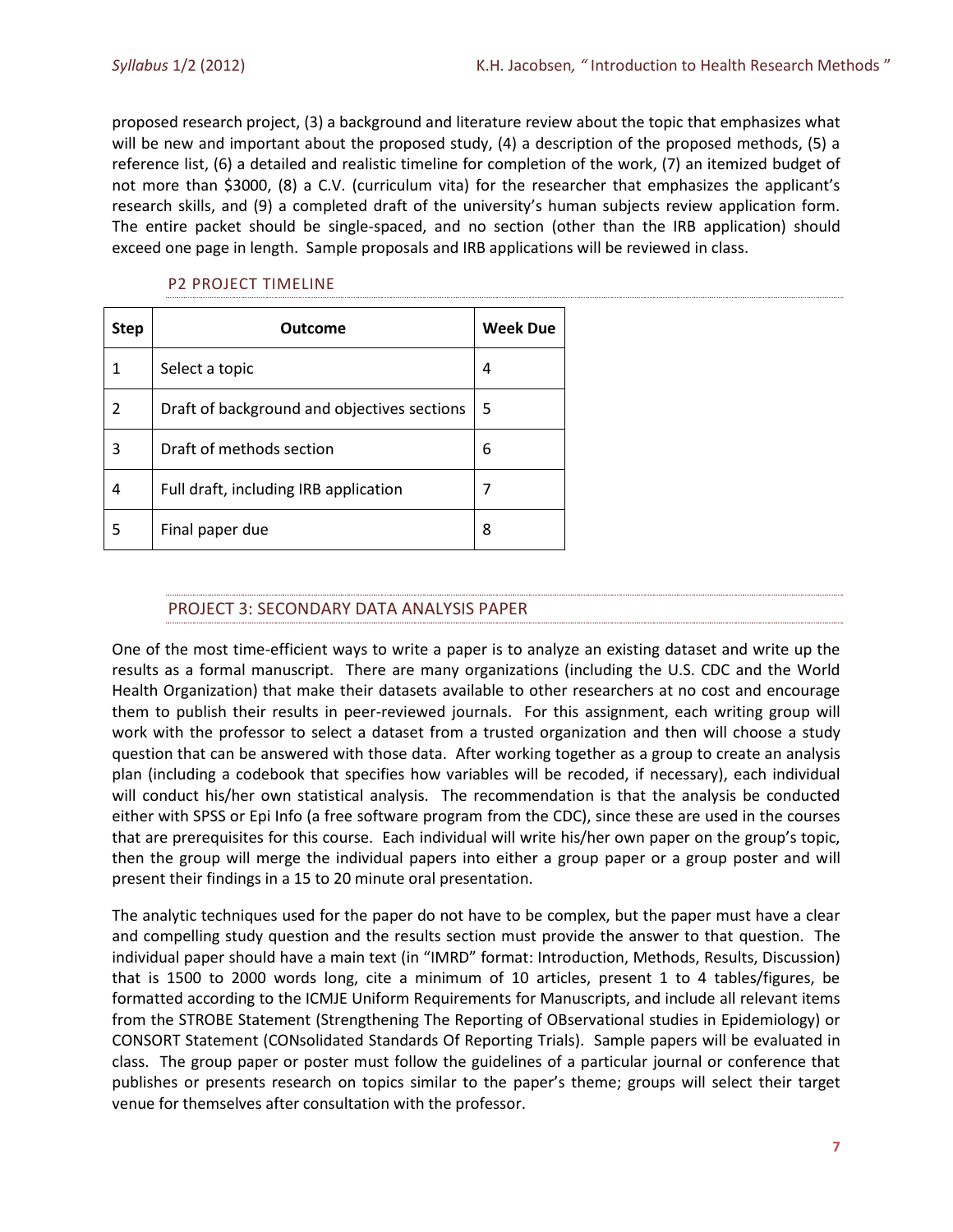#### P3 PROJECT TIMELINE

| <b>Step</b> | Outcome                                                 | <b>Week Due</b> |
|-------------|---------------------------------------------------------|-----------------|
| 1           | Writing groups select a dataset and research question   | 8               |
| 2           | Draft of methods section                                | 9               |
| 3           | Draft of introduction section and reference list        | 10              |
| 4           | Draft of results section                                | 11              |
| 5           | Draft of discussion section and abstract                | 12              |
| 6           | Individual paper due                                    | 13              |
| 7           | Draft of assigned sections of the group paper or poster | 14              |
| 8           | Group presentation; group paper or poster due           | 15              |

# COURSE POLICIES

#### PEER REVIEW

Writing groups of 3 or 4 students will be formed the first week of class and will meet weekly during class time for the entire semester. Many groups will also choose to be in communication outside of class. For the first half of the term (Projects 1 and 2), group members will serve as brainstorming partners and peer editors and reviewers; during the latter half of the term (Project 3), groups will work together on a research project. A discussion guide will be provided most weeks to guide the conversation toward high-priority activities and outcomes.

To reward active in-class participation, each group member will earn weekly points for preparation (coming prepared with a printout of the complete draft section for each member of the group) and quality feedback (as assessed by other members of the writing group). Students who miss a session when drafts are reviewed in class will receive a peer review score of "0" for that session, but the lowest of the 11 scores will be dropped.

Group members are responsible for working together to make the review and feedback process as helpful as possible. This requires honesty, tact, and time management. If a group member is not providing appropriate or specific feedback, please ask for more detailed and critical comments. If a group member is losing focus, please point that out and help the group to get back on track. Please alert the professor to any concerns about group dynamics, and be sure to ask for explanations of any research methods that seem unclear.